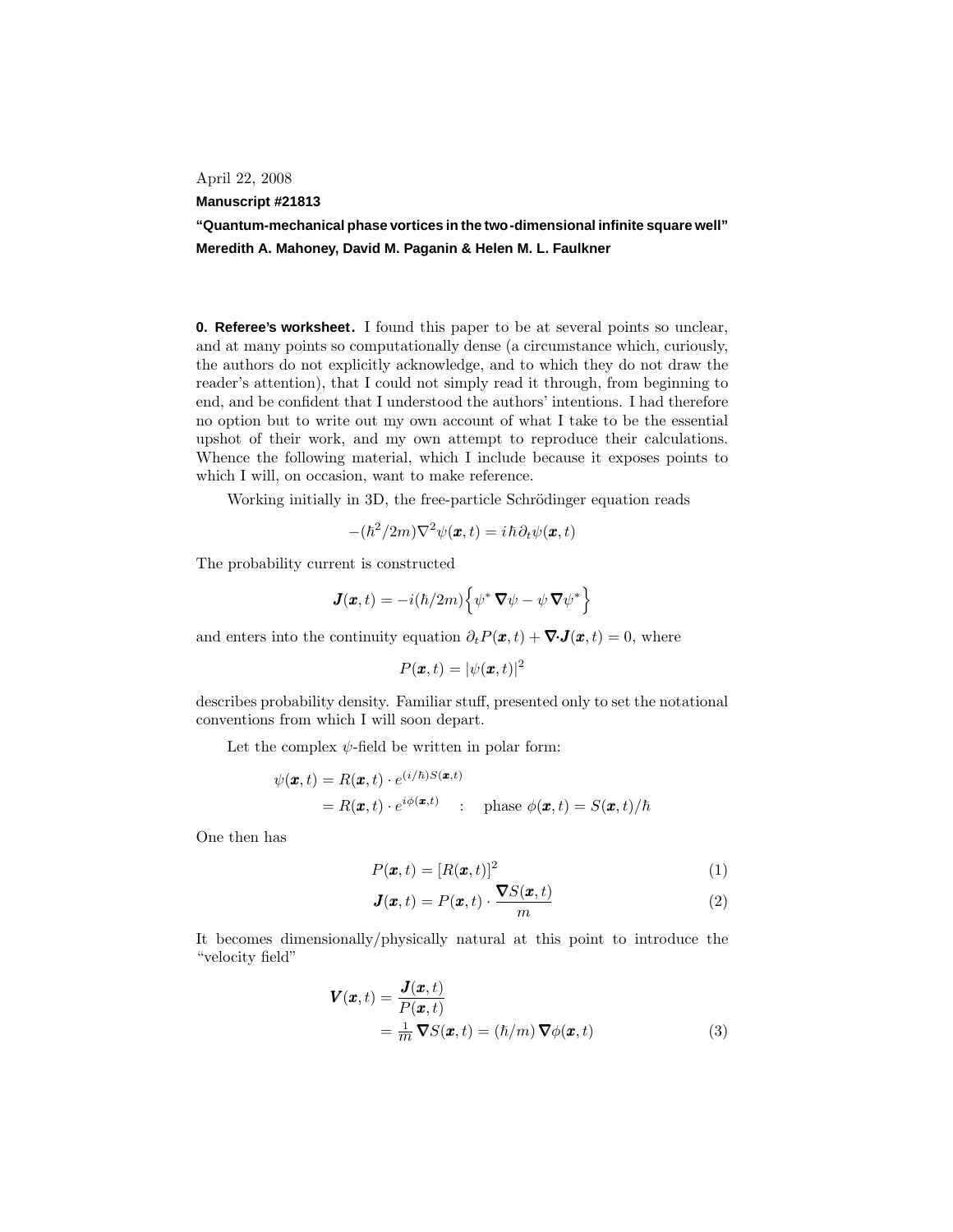which is an object central to the "hydrodynamical interpretation of quantum mechanics" and central also to the present discussion, for the reason that  $V(x, t)$ becomes singular at points where  $P(\boldsymbol{x}, t)$  vanishes (unless  $\boldsymbol{V}(\boldsymbol{x}, t)$  happens also to vanish there).

An aside: separating t from the x-variables sends  $S(\mathbf{x}, t) \longmapsto W(\mathbf{x}) - Et$ and we obtain

$$
\psi(\mathbf{x},t) = R(\mathbf{x}) e^{(i/\hbar)W(\mathbf{x})} \cdot e^{-(i/\hbar)Et}
$$

$$
P(\mathbf{x}) = [R(\mathbf{x})]^2
$$

$$
\mathbf{J}(\mathbf{x}) = P(\mathbf{x}) \cdot \frac{\nabla W(\mathbf{x})}{m}
$$

$$
\mathbf{V}(\mathbf{x}) = \frac{1}{m} \nabla W(\mathbf{x})
$$

The continuity equation  $\partial_t P(\pmb{x}, t) + \nabla \cdot \mathbf{J}(\pmb{x}, t) = 0$  simplifies:  $\nabla \cdot \mathbf{J}(\pmb{x}, t) = 0$ .

When confronted with a velocity field it becomes natural—whatever the physical context—to consider the associated "vorticity field"

$$
\Omega(x,t) = \nabla \times \mathbf{V}(x,t) \tag{4}
$$

and with every bounded surface S to associate a "circulation"

$$
\Gamma = \oint_{\partial S} \mathbf{V} \cdot d\mathbf{s} = \iint_{S} \Omega \cdot d\sigma \tag{5}
$$

Bringing (3) to (4), we find that the quantum velocity field is irrotational

$$
\pmb{\Omega}=\pmb{\nabla}\times\tfrac{1}{m}\,\pmb{\nabla}S=\pmb{0}
$$

except at points where the velocity field becomes singular (points where the probability density vanishes), and that the circulation is sure to vanish except when the curve ∂S encircles such a singularity.

The intent of the MPF paper is to draw attention to these points (a useful undertaking, since the points in question—though they are entirely elementary —are known to strike deep in some important physical contexts, yet are developed in none of the standard introductory quantum texts) and to the fact that the quantum mechanics of particle that moves freely within a square box is rich enough to illustrate them. I follow them down that road:

We note first that the pullback from 3D to 2D, though it causes  $J$  and V to lose a component, and  $\Omega$  to acquire the character of a pseudo-scalar field, is otherwise inconsequential, except that it opens up a world of graphic possibilities.

Adopt units in which the free particle Schrödinger equation reads

$$
-(\partial_x^2 + \partial_y^2)\psi = i\partial_t\psi\tag{6}
$$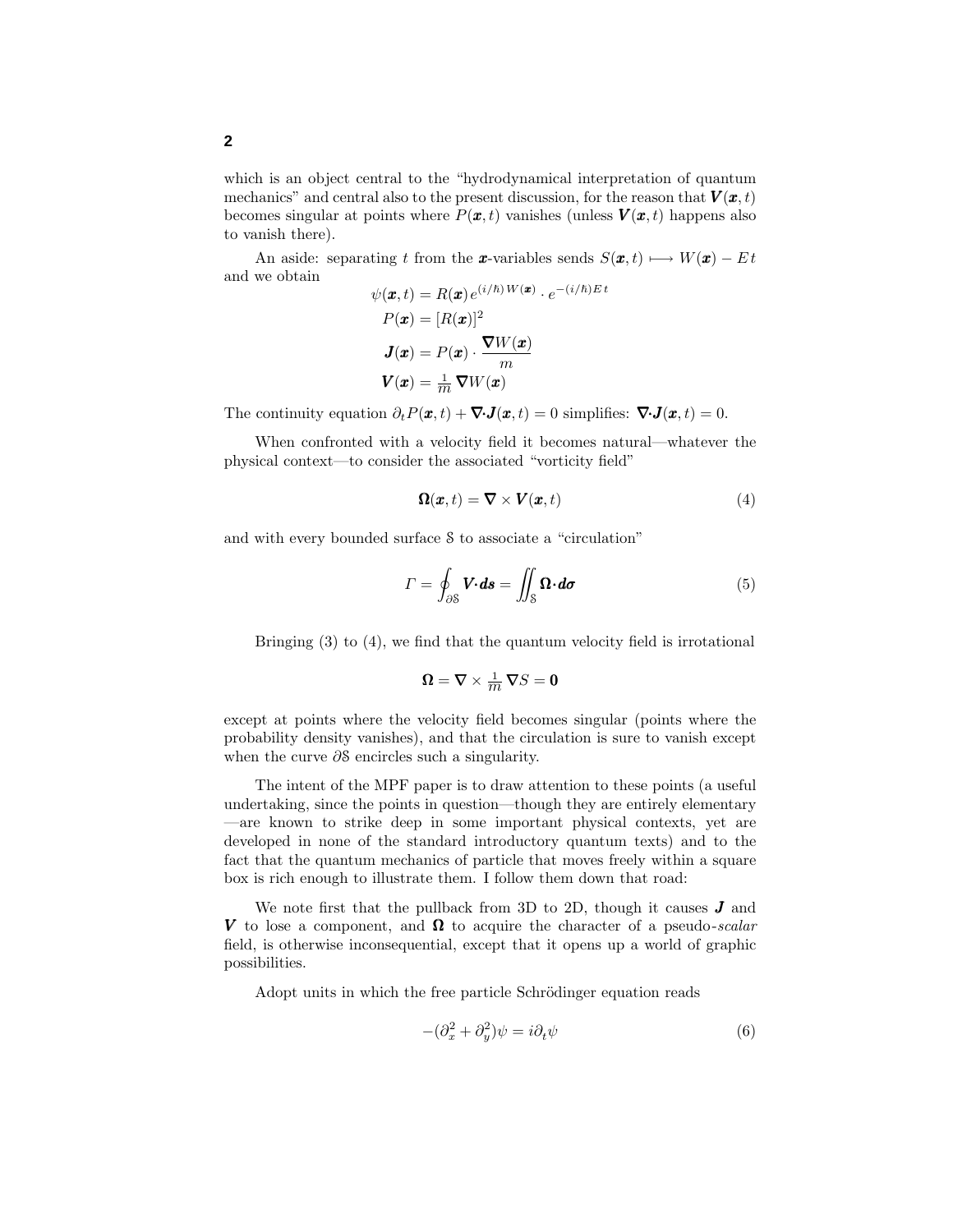and look for a preparatory moment to the associated one-dimensional problem:

$$
-\partial_x^2 \psi = i\partial_t \psi \qquad : \quad \psi(0, t) = \psi(1, t) = 0 \quad \text{(all } t)
$$
\n
$$
(7.1)
$$

The buzzing eigenfunctions are

$$
\psi_n(x,t) = \sqrt{2}\sin[n\pi x] \cdot e^{-in^2\pi^2 t} \tag{7.2}
$$

To set the probability density into motion one must superimpose two or more such functions. In the simplest instance one has

$$
\psi_{mn}(x,t) = \cos \alpha \cdot \psi_m(x,t) + e^{i\beta} \sin \alpha \cdot \psi_n(x,t)
$$
\n(7.3)

(here  $\alpha$  is a "mixing angle" and  $\beta$  a relative phase factor), giving

$$
P_{mn}(x,t) \equiv |\psi_{mn}(x,t)|^2 = f_{mn}(x) + g_{mn}(x)\cos[\omega_{mn}(t-\delta)] \tag{7.4}
$$

with  $\omega_{mn} = \pi^2(m^2 - n^2)$ . The oscillatory term arises as a cross term.<sup>1</sup>

Returning now to the 2D particle-in-a-square-box problem, from (6) we are led to buzzing eigenfunctions of form

$$
\Psi_{mn}(x, y, t) = \psi_m(x, t) \cdot \psi_n(y, t)
$$
\n(8)

Taking such functions in linear combinations of the factored form

$$
\left[\sum_{m} a_m \psi_m(x, t)\right] \cdot \left[\sum_{b} b_n \psi_n(y, t)\right] = \sum_{m,n} a_m b_n \Psi_{mn}(x, y, t)
$$

one is led to probability densities which, as products

$$
P(x, y, t) = P(x, t) \cdot Q(y, t)
$$

of independently oscillating factors, trace "quantum mechanical Lassajous figures." This train of thought has recently been pursued, to brilliant effect, by Y. F. Chen, K. F. Huang  $&$  Y. P. Lan<sup>2</sup> in work which in several respects has much in common with the MPF paper. It serves MPF's purpose to look, however, to simpler superpositions of the buzzing eigenfunctions  $\Psi_{mn}(x, y, t)$ . Specifically, they look to

| CASE I:   | $\cos\alpha \cdot \Psi_{21}(x,y,t) + e^{i\beta} \sin\alpha \cdot \Psi_{12}(x,y,t)$ |
|-----------|------------------------------------------------------------------------------------|
| CASE II:  | $\cos\alpha \cdot \Psi_{31}(x,y,t) + e^{i\beta} \sin\alpha \cdot \Psi_{13}(x,y,t)$ |
| CASE III: | $\cos\alpha \cdot \Psi_{31}(x,y,t) + e^{i\beta} \sin\alpha \cdot \Psi_{12}(x,y,t)$ |

<sup>&</sup>lt;sup>1</sup> Animations based upon  $(7.4)$  are very easy to produce with the assistance of *Mathematica* 6, and—especially when superimposed upon animations of the associated current  $J_{mn}(x,t)$ —serve very effectively in the classroom to underscore the point that, in quantum theory, motion is an interference effect.

<sup>2</sup> "Localizatiuon of wave patterns on classical periodic orbits in a square billiard," Phys. Rev. E **66**, 046215 (2002) and "Quantum manifestations of classical periodic orbits in a square billiard: formation of vortex lattices," Phys. Rev. E **66**, 066210 (2002).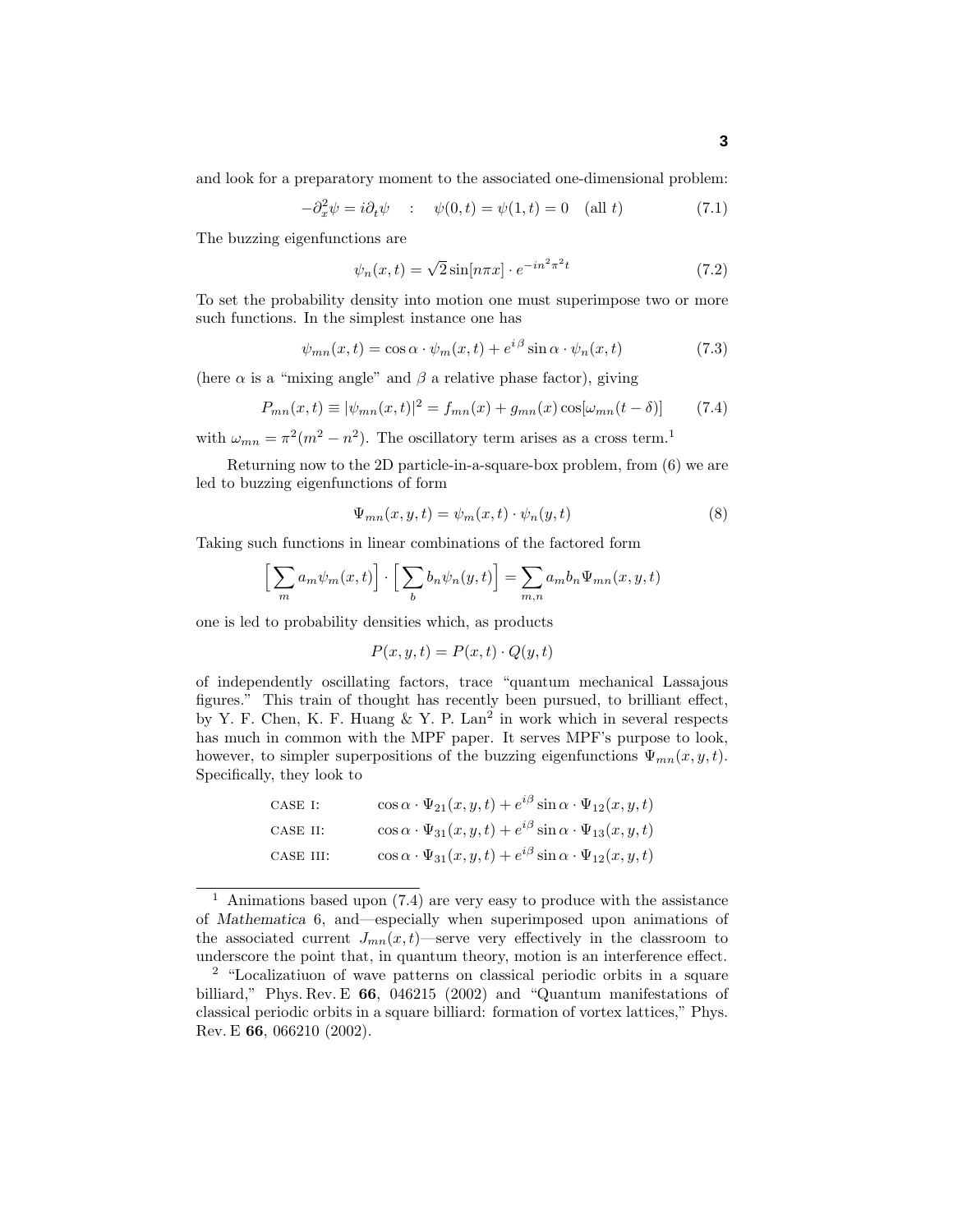illustrative case i By use of *Mathematica* 6's Manipulate command one can easily achieve the freedom to range freely in parameter space. But MPF elect, for unexplained reasons, to (in effect) set  $\alpha = \arccos \frac{2}{3}$  and  $\beta = \arctan 2$ , giving

$$
\cos \alpha = \frac{2}{3}
$$

$$
e^{i\beta} \sin \alpha = \frac{1+2i}{3}
$$

whence

$$
\Psi(x, y, t) = \frac{2}{3}\Psi_{21}(x, y, t) + \frac{1+2i}{3}\Psi_{12}(x, y, t)
$$
\n(10)

The resulting expressions for  $P(x, y, t)$ ,  $J_x(x, y, t)$ ,  $J_y(x, y, t)$ ,  $Arg(x, y, t)$ ,  $V_x(x, y, t)$ ,  $V_y(x, y, t)$  and  $\Omega(x, y, t)$  are too complicated to merit rendering on the printed page, are best consigned to the mind/memory of *Mathematica* and displayed graphically. 3D display of  $P(x, y, 0)$ —my Figure 1—suggests, and calculation confirms, that

$$
P(\frac{1}{2}, \frac{1}{2}, t) = 0
$$
 : all t

The probability current  $\mathbf{J}(x, y, 0)$  circulates around that point (my Figure 3), and so does the velocity field  $V(x, y, 0)$  (my Figure 4).<sup>3</sup> The singularity at  $\left(\frac{1}{2},\frac{1}{2}\right)$  marks the end of a branch cut in displays of the phase of  $\Psi(x,y,0)$  (my Figures 5 & 6). The vorticity is found (my Figure 7) to vanish except at the singularity:

$$
\Omega(x, y, 0) = 2\pi \,\delta\big(x - \frac{1}{2}, y - \frac{1}{2}\big)
$$

To expose the more clearly the source of the phenomena displayed in the figures, MPF suggest that we look to be behavior of  $\Psi$  in the immediate neighborhood of the singularity (i.e., of the point where Ψ vanishes). *Mathematica*'s Series command supplies

$$
\Psi(\frac{1}{2} + dx, \frac{1}{2} + dy, t) = -\frac{3}{8}e^{-i5\pi^2 t} \left[ dx + \left( \frac{1}{2} + i \right) dy \right] + \cdots
$$

$$
\boldsymbol{V} = \frac{\boldsymbol{J}}{P} \quad \longmapsto \quad \frac{\boldsymbol{J}}{P + 0.000001}
$$

<sup>3</sup> To gain *Mathematica*'s graphic cooperation I adopted a modified definition of the velocity field: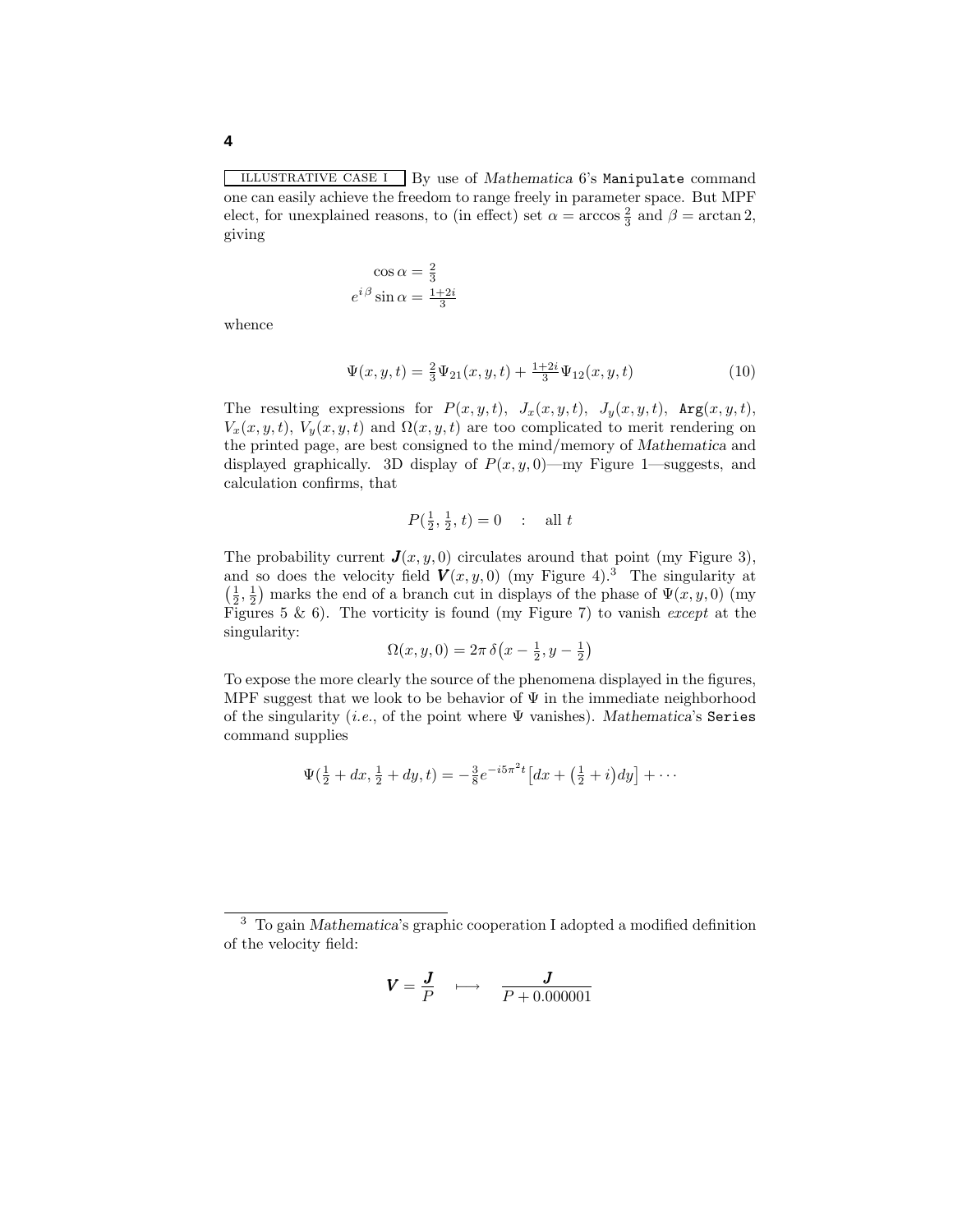illustrative case ii MPF elect, for unexplained reasons, to (in effect) set  $\alpha = \frac{\pi}{4}$  and  $\beta = \frac{\pi}{2}$ , giving

$$
\cos \alpha = \frac{1}{\sqrt{2}}
$$

$$
e^{i\beta} \sin \alpha = i\frac{1}{\sqrt{2}}
$$

whence

$$
\Psi(x, y, t) = \frac{1}{\sqrt{2}} \Psi_{31}(x, y, t) + i \frac{1}{\sqrt{2}} \Psi_{13}(x, y, t)
$$
\n(11)

Working from  $(11)$ , we construct Figures 8 & 9, the form of which lead us to conjecture/verify that

$$
\Psi(\frac{1}{3}, \frac{1}{3}, t) = \Psi(\frac{1}{3}, \frac{2}{3}, t) = \Psi(\frac{2}{3}, \frac{1}{3}, t) = \Psi(\frac{2}{3}, \frac{2}{3}, t) = 0 \quad : \quad \text{all } t
$$

There are in this case four singularities, four symmetrically-placed vortices within the box. Expansion about the zeros of the wave function

$$
\Psi(\frac{1}{3} + dx, \frac{1}{3} + dy, t) = 3\sqrt{\frac{3}{2}}e^{-i10\pi^2 t}(-dx - i dy) + \cdots
$$
  

$$
\Psi(\frac{1}{3} + dx, \frac{2}{3} + dy, t) = 3\sqrt{\frac{3}{2}}e^{-i10\pi^2 t}(-dx + i dy) + \cdots
$$
  

$$
\Psi(\frac{2}{3} + dx, \frac{1}{3} + dy, t) = 3\sqrt{\frac{3}{2}}e^{-i10\pi^2 t}(+dx - i dy) + \cdots
$$
  

$$
\Psi(\frac{2}{3} + dx, \frac{2}{3} + dy, t) = 3\sqrt{\frac{3}{2}}e^{-i10\pi^2 t}(+dx + i dy) + \cdots
$$

exposes primitive local approximations to the phase (see my Figure 11) that, when spliced together, account for the intricate structure shown in Figure 10.

ILLUSTRATIVE CASE III MPF assign to  $\alpha$  and  $\beta$  the same values as in the preceding case, so study

$$
\Psi(x, y, t) = \frac{1}{\sqrt{2}} \Psi_{31}(x, y, t) + i \frac{1}{\sqrt{2}} \Psi_{12}(x, y, t)
$$
\n(12)

From Figure 12 one is led to the observations that

$$
\Psi(\frac{1}{3}, \frac{1}{2}, t) = \Psi(\frac{2}{3}, \frac{1}{2}, t) = 0
$$
 : all t

and

$$
\Psi(\frac{1}{3} + dx, \frac{1}{2} + dy, t) = 3\sqrt{2}e^{-i10\pi^2 t} \left( -dx - i \frac{e^{i5\pi^2 t}}{\sqrt{3}} dy \right) + \cdots
$$
  

$$
\Psi(\frac{2}{3} + dx, \frac{1}{2} + dy, t) = 3\sqrt{2}e^{-i10\pi^2 t} \left( +dx - i \frac{e^{i5\pi^2 t}}{\sqrt{3}} dy \right) + \cdots
$$

We are, on these grounds, not surprised when graphic display of the **J**-field reveals two symmetrically-placed counterrotating vortices—what MJF call a "vortex dipole." Surprises do, however, emerge when one looks to animated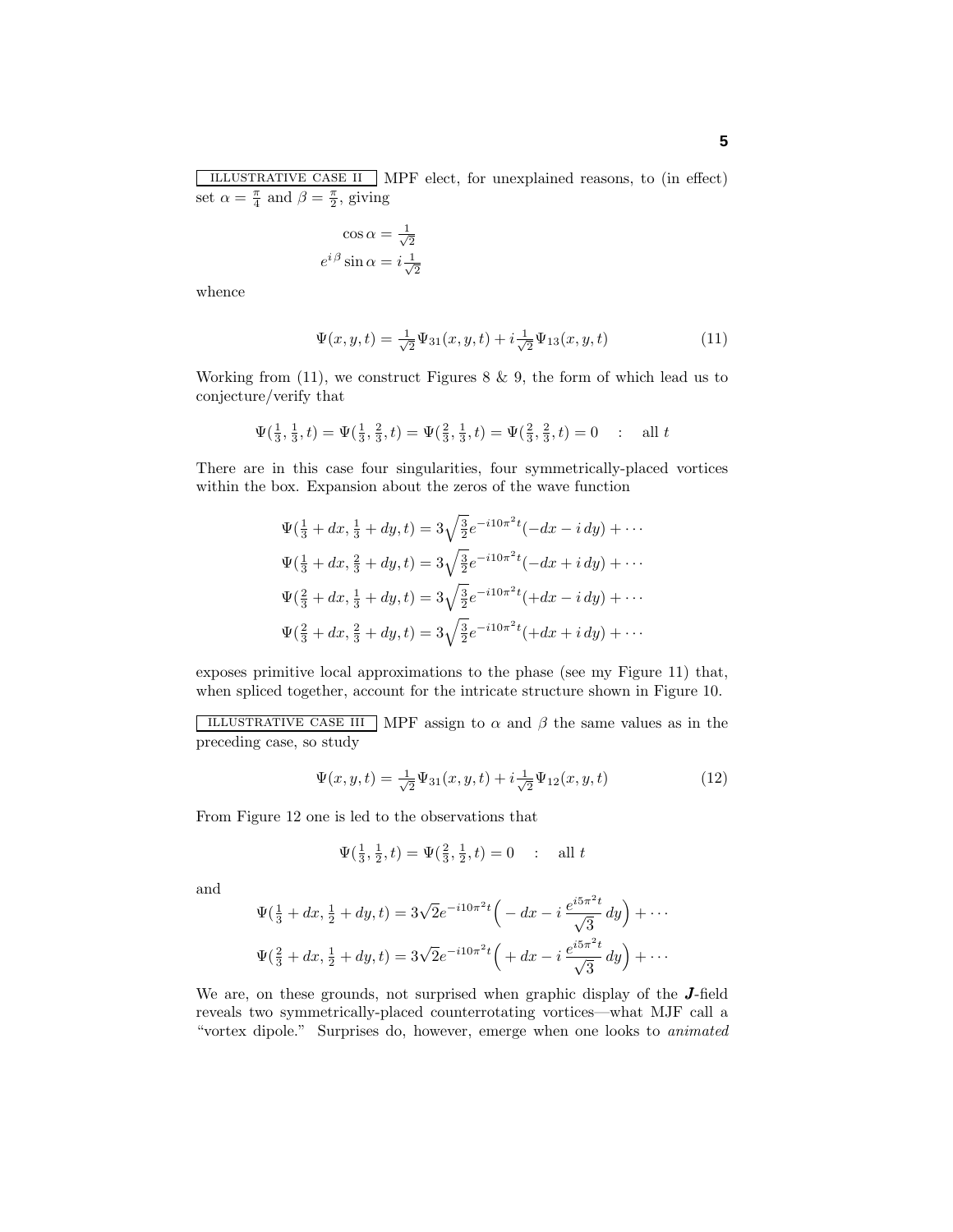representations of  $P(x, y, t)$  and  $\mathbf{J}(x, y, t)$ , which MPF try not very successfully to do. Those figures oscillate, with period  $\tau = \frac{2}{5\pi}$ . One finds (Figure 13) that the J-field abruptly reverses sign twice per period, and that at the moments of reversal  $(t = \frac{1}{4}\tau, \frac{3}{4}\tau)$  it globally vanishes. This it does because the wave function becomes momentarily real

$$
\Psi(x, y, \frac{1}{4}\tau) = \sqrt{2} \left( -\sin[3\pi x] \sin[\pi y] + \sin[\pi x] \sin[2\pi y] \right)
$$
  

$$
\Psi(x, y, \frac{1}{4}\tau) = \sqrt{2} \left( -\sin[3\pi x] \sin[\pi y] - \sin[\pi x] \sin[2\pi y] \right)
$$

Which it does for the curious reason (Figure 14) that at those times its phase assumes the value  $+\pi$  on one sector of the square, the value  $-\pi$  on another sector, and vanishes on the remainder of the square. 3D representations of the phase are, at other times, surprisingly intricate (Figures 15 & 16).

**1. Summary.** Relatively little attention is paid to probability current, and still less to the phase of the wave function, in the standard introductory quantum texts. Nor is it often remarked how intricately related

$$
\textbf{probability current} = (\hbar/m)(\text{probability density}) \cdot \pmb{\nabla}(\text{phase})
$$

those two concepts are. Mahoney, Paganin & Faulkner have undertaken to remedy that omission, which is arguably a useful thing to do. And they have demonstrated that the two-dimensional box problem is rich enough to permit such issues to be explored in a relatively simple way, which is in itself a valuable observation. I find, however, that MPF pursue their objective in a way which manages in several different ways to blunt the force of what they have to say.

i) The introductory paragraph wanders very far from the authors' chosen topic, in support of a point ("There is something compelling about things that swirl and spin") that hardly needs reenforcement. It adds more than two thirds to the length of the biblography, and most of those citations have no place in an already overlong paper of avowedly pedagogical intent. Curiously absent from this introductory grab bag is any reference to Descartes, or to Kelvin's vortex atoms. Or to Helmholtz, who initiated the serious study of vortices  $(1858)$ . The introduction to Iwo Bialynicki-Birula, *et al*, "Motion of vortex lines in quantum mechanics," Phys. Rev. A, **61**, 032110 (2000) seems to me to provide an effective model of how MPF might better have set their discussion into motion.

ii) The equations most basic to the paper (my equations  $(2)$ ,  $(3)$  and  $(4)$ ) are presented only at the end of the MPF paper, where they appear as equations (39) and (40), buried in the text of the Problems (§5). [In that regard: several of the papers I have recently been asked to referee have had problem sets attached. Perhaps it has become an editorial policy of AJP to encourage this innovation, but is my own opinion that, while I expect now and again to encounter points that "will be left as an exercise for the reader," ennumerated problem sets seem to me to be almost invariably inappropriate.]

iii) Readers who attempt to reproduce or to extend the details presented in the paper will certainly make essential use of *Mathematica* or of some equivalent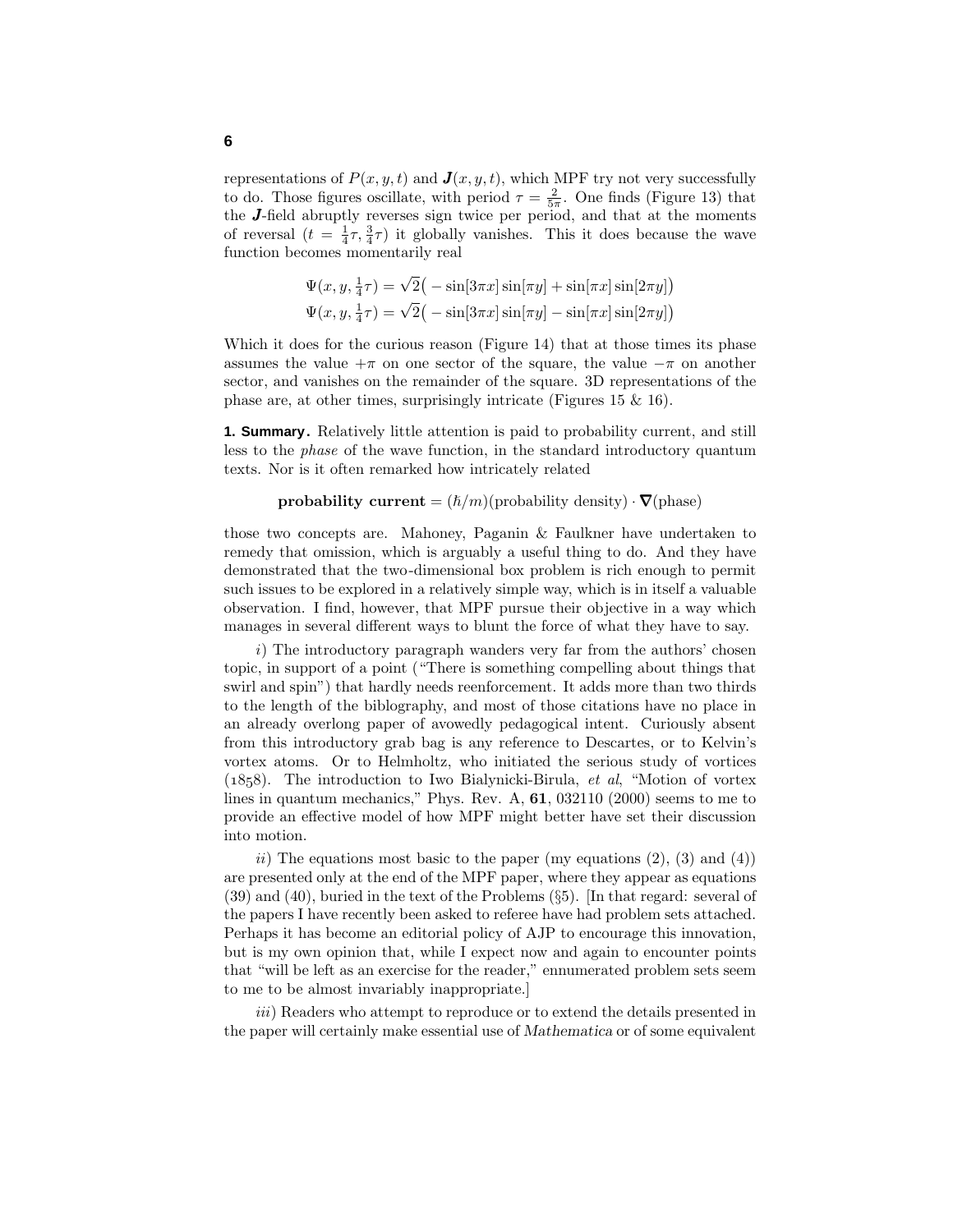resource. That being the case, references (§3.B) to how space and time variables are to be discretized are quite unnecessary, irrelevant, pointlessly distracting. As are indications (§3.A; Problems 4 and 5) of how the reader is to go about developing the first-order Taylor expansion of a function.

iv) So intensely computational must be any attempt to make detailed sense of the paper (which might most suitably be published in the computational counterpart of AJP, if such a thing existed) that it seems misleading not to note that fact, and a wasted opportunity not to draw upon it. Readers who consign the computational burden to *Mathematica* will find it very easy—and highly informative—to range around in parameter space, and to animate all the figures. They should be explicitly encouraged to do so. The graphic results of such an exercise are certain to be highly effective in the lecture hall.

v) The point of the Taylor expansions (a topic pursued in distracting detail in MPF's equations (13) through (27)) was evidently to establish simple instances of the "polynomial vortex" concept introduced in connection with MPF's equation (2). The authors do not attempt to elaborate upon this concept; the references which they cite are unlikely to be found in many/most undergraduate libraries, and the web provides no clear assistance in this regard. Introduction of the "polynomial vortex" can therefore be dismissed as an offputting distraction, quite inessential to the main thrust of the paper.

 $vi)$  The density plots favored by the authors are, as I think I have quite convincingly demonstrated, invariably much less informative than the figures produced by *Mathematica*'s Plot3D command—particularly since the 3Dfigures produced by *Mathematica*6 can be rotated, viewed from an angle.

vii) It is my opinion that MPF tend generally to get bogged down in elementary details, with the consequence that their writing too often lacks sharply incisive clarity.

**2.** Any respect in which the paper is not technically correct has escaped my notice.

**3.** It is my feeling that if the authors had kept their intended audience more clearly in mind they would have written in a more tightly focused way, stripped of all grand allusions (as in the introduction) and distracting generality: if the essential point is illustrated clearly the generalizations will be evident to all intended readers.

**4.** Though I take exception to some of the authors'expository choices, their command of English grammar, etc. cannot be faulted.

**5.** The figures could easily—and (I have argued) should—be made much more vividly informative.

**6.** The references reflect the inappropriate and distracting extravagance of the introductory remarks, and a presumption that the reader has ready access to a well-equipped research library. Additional reference might usefully be made to papers by Bialynicki-Birula et al, of which one was cited previously, and